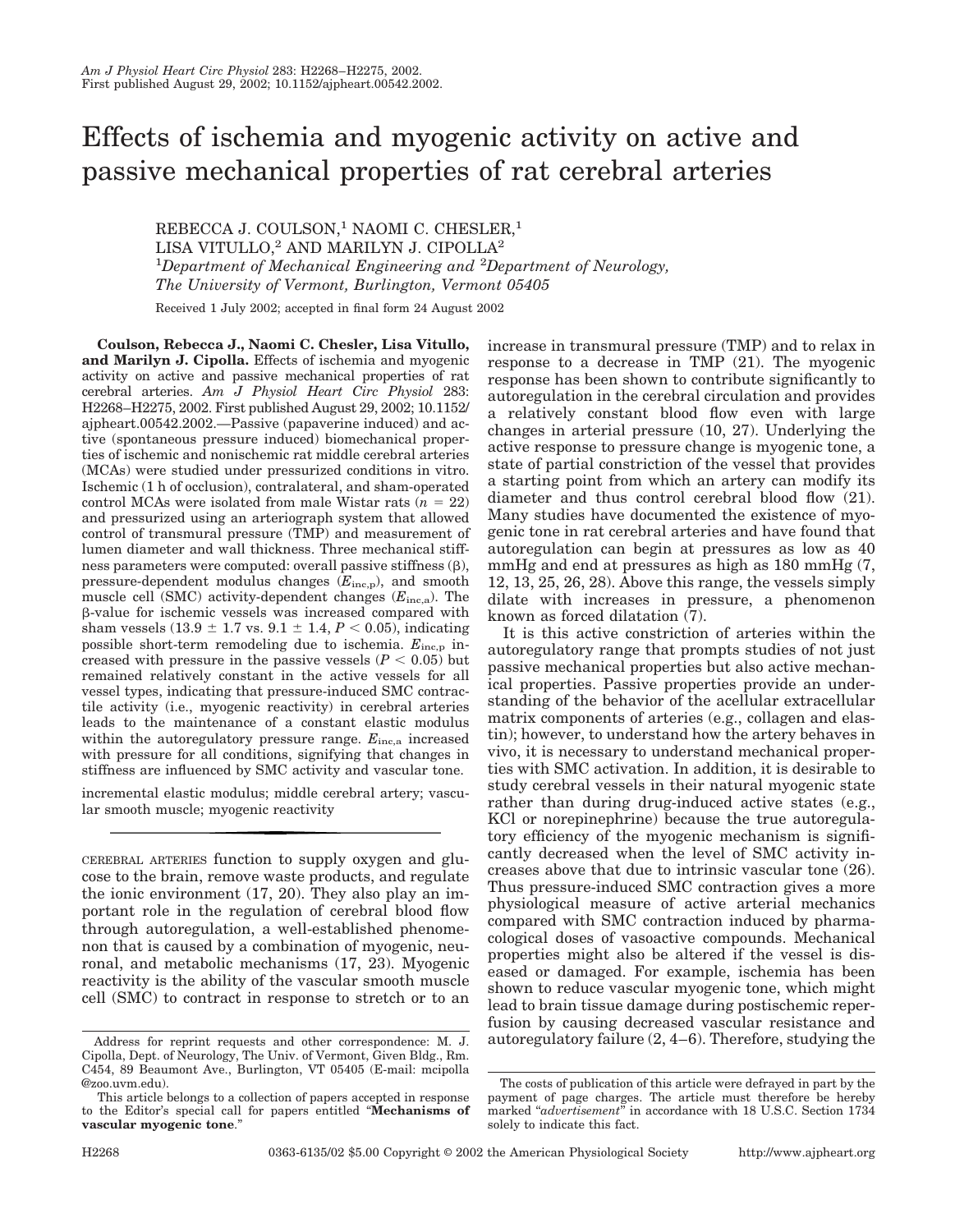mechanical properties of vessels in disease states to determine whether they are able to adequately take part in controlling local blood flow may be important when considering therapeutic treatments such as thrombolysis (4).

Hayashi et al.  $(14)$  used a stiffness parameter  $(\beta)$  and an incremental elastic modulus in their study of human intracranial and extracranial cerebral arteries. These parameters have been shown to be adequate measures of arterial stiffness and elasticity for many different types of arteries, including human cerebral arteries, pig thoracic aortas, and rabbit carotid arteries  $(11, 14-16, 24)$ . In this study, we examined the mechanical properties of rat middle cerebral arteries (MCAs) in their active (pressure activated) and passive (papaverine induced) states. These arteries, like other large cerebral arteries, operate in a state of partial constriction or tone  $(2, 4-6, 17)$ , which contributes significantly to cerebrovascular resistance, and respond myogenically to changes in TMP (2, 4–6, 17, 18). Therefore, the influence of myogenic tone on the mechanical properties of cerebral arteries was determined. In addition, data from MCAs exposed to ischemia and reperfusion were analyzed to determine whether 1 h of ischemia with 24 h of reperfusion has an effect on the mechanical properties of the vessel wall. Parameters calculated from the MCA pressure-diameter data include  $\beta$ , an incremental elastic modulus  $(E_{\text{inc,p}})$ , and a modified incremental modulus  $(E_{\text{inc,a}})$ that accounts for SMC activation at different levels of TMP.

## **MATERIALS AND METHODS**

*MCA occlusion model.* All procedures were approved by the Institutional Animal Care and Use Committee. Ischemia was produced by filament occlusion of the right MCA in male Wistar rats (weight  $280-300$  g)  $(2, 5, 22)$ . The animals were anesthetized via an inhalation mask with halothane and oxygen. Body temperature was maintained at  $37 \pm 0.5^{\circ}$ C with a heating pad and monitored with a rectal probe. The right carotid bifurcation was exposed, and the external carotid artery was coagulated distal to the bifurcation. After temporary ligature of the common carotid artery, a 5-0 nylon suture coated with silicon was inserted into the carotid artery through the external carotid artery stump and advanced through the internal carotid to occlude the origin of the MCA. The filament was carefully inserted just to the bifurcation of the MCA and anterior cerebral artery so as to avoid any mechanical disruption of the MCA (5). Laser-Doppler flowmetry was used to confirm successful occlusion and reperfusion. After 1 h of occlusion, the suture was removed to allow reperfusion, and the animal was allowed to recover. Animals were euthanized by anesthesia and decapitated 24 h after the suture was removed. Sham-operated control animals underwent anesthesia and a midline neck incision but no occlusion.

*Preparation of arteries and pressurized arteriograph system.* The MCA from both the right (occluded) and left (contralateral to ischemia) side of the brain was dissected, cleared of extraneous connective tissue, and placed in the arteriograph chamber. Dissected arteries were mounted on two glass microcannulas suspended above an optical window within the arteriograph chamber, perfused with physiological saline solution (PSS), and secured with two strands of nylon thread on both the proximal and distal cannulas. The distal cannula was closed off to flow, and a static TMP was applied to the vessels.

The arteriograph bath (Living Systems Instrumentation; Burlington, VT) consisted of two 20-ml fluid chambers with inlet and outlet ports for suffusion of PSS and drugs. PSS was continually recirculated and pumped through a heat exchanger to warm it to 37°C before it entered the arteriograph bath and was aerated with a gas mixture of  $5\%$  CO<sub>2</sub>-10%  $O_2$ -85% N<sub>2</sub> to maintain a constant pH of 7.4  $\pm$  0.05. A servo system, which consisted of an in-line pressure transducer,

Fig. 1. Pressure-diameter relationship for sham-operated control  $(n = 9)$ , contralateral  $(n = 6)$ , and ischemic  $(n = 9)$ vessels in active and passive states within the myogenic pressure range of 50–125 mmHg. A, active smooth muscle cells (SMCs); P, passive SMCs (papaverine treated). Values are means  $\pm$  SE.

*AJP-Heart Circ Physiol* • VOL 283 • DECEMBER 2002 • www.ajpheart.org

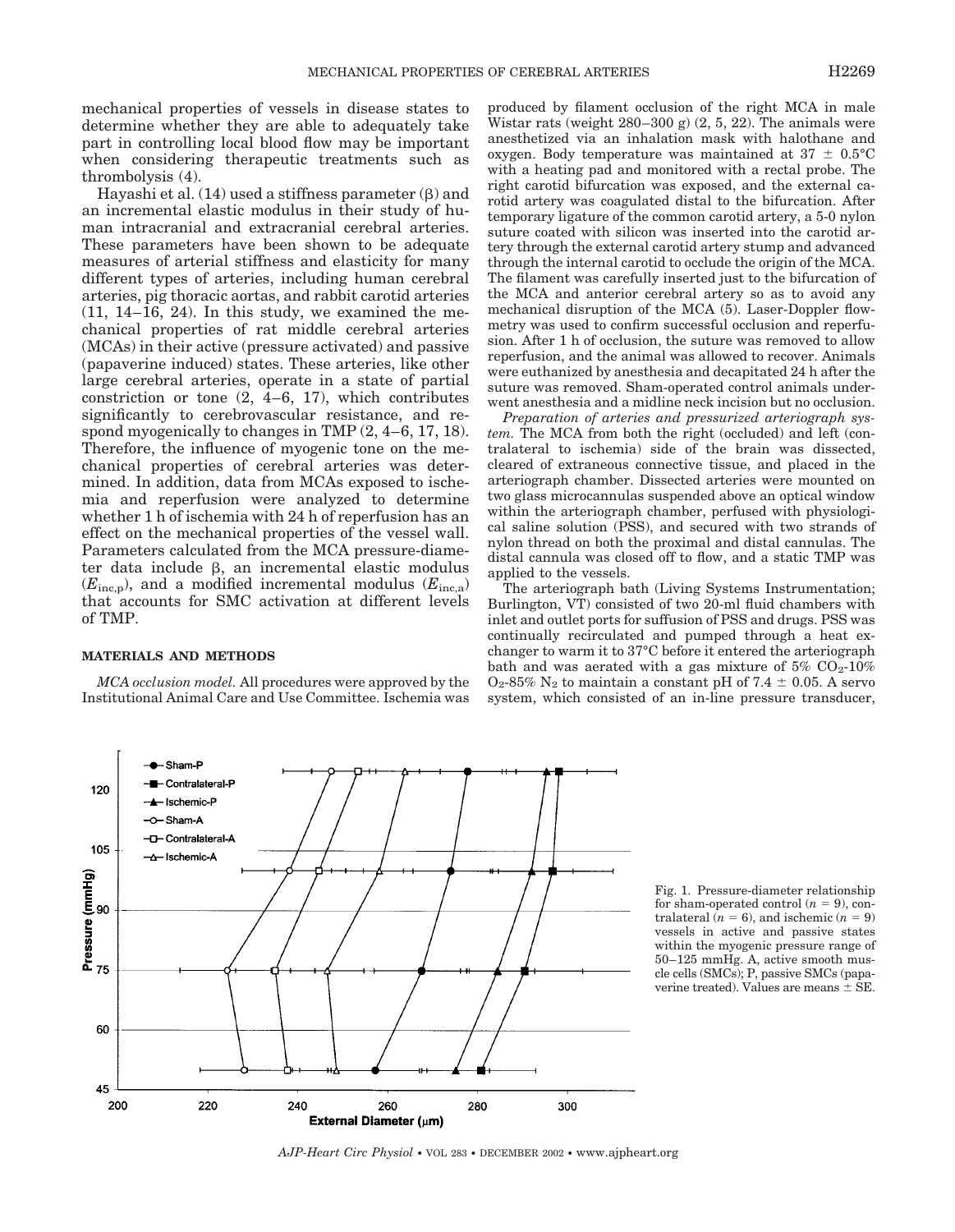miniature peristaltic pump, and controller connected to the proximal cannula, was used to measure and control TMP. The entire chamber that contained the mounted arteries was placed on an inverted microscope with an attached videocamera and monitor to allow viewing and electronic measurement of vessel dimensions. Lumen diameter and wall thickness were measured  $(\pm 1.0 \mu m)$  by the video scan line, which detects the optical contrast of the vessel walls on the video monitor and generates a voltage ramp within the video dimension analyzer that is proportional to diameter (30). The output of the video dimension analyzer and pressure controller were sent to an IBM-compatible computer by means of a serial data-acquisition system (DATAQ) for visualization of dynamic responses of diameter and TMP.

*Experimental protocol.* Mounted and pressurized arteries were equilibrated at a TMP of 50 mmHg for 1 h. Pressure was then increased stepwise in increments of 25 mmHg from 50 to 125 mmHg, and arterial diameter and wall thickness were recorded at each TMP once stable  $(\sim 10 \text{ min})$ . Active diameters were only determined within the myogenic range of 50–125 mmHg (17). In previous studies, these arteries have been shown to operate at 60–80% of systemic arterial pressure (17, 18). Once active data were obtained, papaverine (0.1 mmol/l), a compound that causes SMC relaxation, was added to the bath. This was used to obtain fully relaxed diameters and wall thickness measurements at each pressure from 0 to 200 mmHg.

Arteries studied were from two types of animals: shamoperated control  $(n = 7)$  and ischemic  $(n = 15)$ . The three types of arteries studied were nonischemic sham, contralateral to ischemic, and ischemic. Calculations and statistical analysis were performed if complete data sets were available



Fig. 2. Stress-strain diagrams for passive (*A*) and active (*B*) sham-operated control, contralateral, and ischemic vessels. Circumferential stress  $(\sigma_{\theta})$  and strain  $(\epsilon_{\theta})$  are both calculated at the outer radius. Passive values are reported for the pressure range of 5–200 mmHg, and active values are reported for the pressure range of 50–125 mmHg. Exponential curves for passive vessels are also shown with the corresponding equations and *R*<sup>2</sup> values. Values are means  $\pm$  SE.

*AJP-Heart Circ Physiol* • VOL 283 • DECEMBER 2002 • www.ajpheart.org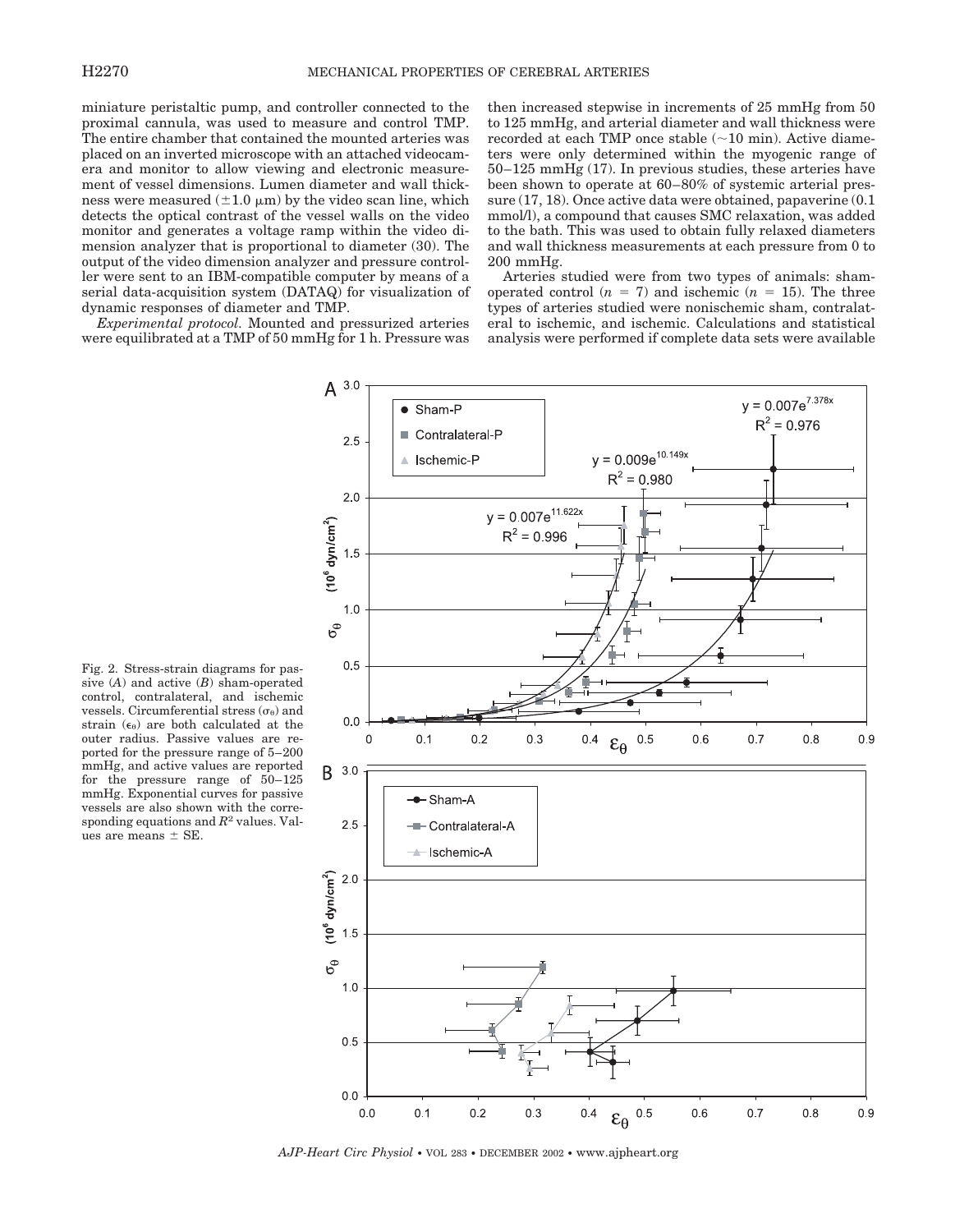(i.e., if no diameter or wall thickness values were missing or indeterminate).

*Mechanical tissue property calculations* For the purpose of this study, the rat MCA is considered to be a thick-walled cylindrical tube with orthotropic elasticity. The wall material is assumed to be incompressible, homogeneous, and globally nonlinear, but incrementally linear between neighboring states of deformation.

Because a thin wall assumption (ratio of wall thickness to internal radius  $< 0.1$ ) is not valid for these vessels, Laplace's equation is not an accurate calculation for determination of wall stress. Therefore, the circumferential stress  $(\sigma_{\theta})$  was calculated at the inner and outer radius using the following equation developed for a hollow cylinder submitted to uniform pressure (29)

$$
\sigma_{\theta}(r) = \frac{r_{\rm i}^2 p_{\rm i}}{r_{\rm e}^2 - r_{\rm i}^2} \left(1 + \frac{r_{\rm e}^2}{r^2}\right)
$$

where  $r$  is the radius,  $r_i$  is the internal radius,  $r_e$  is the external radius, and  $p_i$  is the internal pressure, respectively. Circumferential strain  $(\epsilon_0)$  was calculated at the internal and external radius using

$$
\varepsilon_{\theta}(r) = \frac{r - r_0}{r_0}
$$

where  $r_0$  is the radius at zero pressure.

- was calculated for the passive vessels using the pressurediameter data obtained over the entire pressure range (0– 200 mmHg). A regression was performed for each vessel using the following equation (15)

$$
\ln\,\left(\frac{\text{p}}{\text{p}_\text{s}}\right)\,=\,\beta\!\left(\frac{d}{d_\text{s}}-1\right)
$$

where  $p$  is the internal pressure,  $p_s$  is a reference pressure chosen in the physiological pressure range, *d* is the external diameter, and  $d_s$  is the external diameter of the vessel at the reference pressure. The reference pressure was chosen to be 75 mmHg because it lies within the physiological pressure range and gave a good fit to the equation (mean  $R^2 > 0.90$ ).

To determine the inherent wall elastic properties, the incremental elastic modulus developed for orthotropic, incompressible arteries was calculated using the following equation (19)

$$
E_{\text{inc,p}} = \frac{\Delta p}{\Delta r_{\text{i}}} \frac{2r_{\text{i}}r_{\text{e}}^2}{r_{\text{e}}^2 - r_{\text{i}}^2} + \frac{2\text{pr}_{\text{e}}^2}{r_{\text{e}}^2 - r_{\text{i}}^2}
$$

where  $\Delta p$  is the incremental change in transmural pressure,  $\Delta r_i$  is the corresponding change in inner radius, and  $r_i$ ,  $r_e$ , and p are the internal radius, external radius, and pressure at the beginning of the increment, respectively.

A modified incremental modulus was used to determine the effect of SMC activity with increasing pressure because SMC activity alters the mechanical properties of the arteries

$$
E_{\mathrm{inc,a}} = \frac{\Delta \sigma_{\theta}}{\Delta r_{\mathrm{i}}} \frac{2 r_{\mathrm{i}} r_{\mathrm{e}}^2}{r_{\mathrm{e}}^2 - r_{\mathrm{i}}^2} + \frac{2 \sigma_{\theta} r_{\mathrm{e}}^2}{r_{\mathrm{e}}^2 - r_{\mathrm{i}}^2}
$$

where  $\Delta\sigma_{\theta}$  is the change in circumferential stress (calculated at the internal radius) from passive to active,  $\Delta r_i$  is the change in internal radius from passive to active, and the remaining terms are taken at the passive vessel state.

*Statistical analysis.* A repeated-measures ANOVA was performed on the *E*inc,p and *E*inc,a data using a program (BMDP 5V) that is capable of handling data containing missing values for paired data. ANOVA was used to examine

 $significant$  differences among groups for  $\beta$ -values, with a post hoc Bonferroni test for multiple comparisons.

## **RESULTS**

The active, spontaneous constriction of the vessel at 75 mmHg was apparent in all vessel types (Fig. 1), indicative of myogenic behavior. The passive response, on the other hand, showed a steady increase in diameter with increasing pressure (Fig. 1). Also, the vessel diameters were noticeably smaller in the active vessels, indicating the presence of myogenic tone.

Circumferential stress-strain relationships were plotted for the active and passive vessels over the entire range of pressures (Fig. 2, *A* and *B*). Passive vessels showed the "J"-shaped curve typically seen in arteries; an exponential fit gave a good *R*<sup>2</sup> value for all passive vessel types (mean  $R^2 = 0.99$ ). In contrast, the active vessels did not fit an exponential and displayed an irregularly shaped curve due to the activity of the smooth muscle.

The overall stiffness parameter  $\beta$ , calculated for passive vessels, was largest in the ischemic vessels (13.9  $\pm$ 1.7) and smallest in the shams  $(9.1 \pm 1.1)$  with  $P \leq$  $0.05$  (Fig. 3). Contralateral vessels had  $\beta$ -values  $(10.2 \pm 0.4)$  that were not significantly different from sham or ischemic vessels.  $\beta$  was only calculated for the passive vessels because the active vessels did not have an exponential pressure-diameter curve and thus gave a poor fit to the equation (mean  $R^2 < 0.55$ ).

*E*inc,p increased with increasing pressure for all passive vessels (Fig. 4*A*) but remained relatively constant in the active vessels (Fig. 4*B*). Passive values were also significantly higher than active values at 125 mmHg  $(P < 0.05)$ . Passive incremental modulus values  $(10^6)$ dyn/cm<sup>2</sup>) at 75 mmHg were  $5.6 \pm 1.2, 5.3 \pm 0.4$ , and 6.0  $\pm$  1.0 compared with 14.7  $\pm$  3.2, 35.5  $\pm$  8.1, and  $23.4 \pm 5.1$  at 125 mmHg for sham, contralateral, and ischemic vessels, respectively. Active modulus values  $(10^6 \text{ dyn/cm}^2)$  at 75 mmHg were 6.2  $\pm$  2.7, 4.5  $\pm$  1.3, and  $5.7 \pm 1.6$  compared with  $6.9 \pm 1.6$ ,  $5.6 \pm 0.9$ ,



Fig. 3. Averaged values of the stiffness parameter  $(\beta)$  for passive sham-operated control, ischemic, and contralateral vessels. Values are means  $\pm$  SE.  $*P < 0.05$ .

*AJP-Heart Circ Physiol* • VOL 283 • DECEMBER 2002 • www.ajpheart.org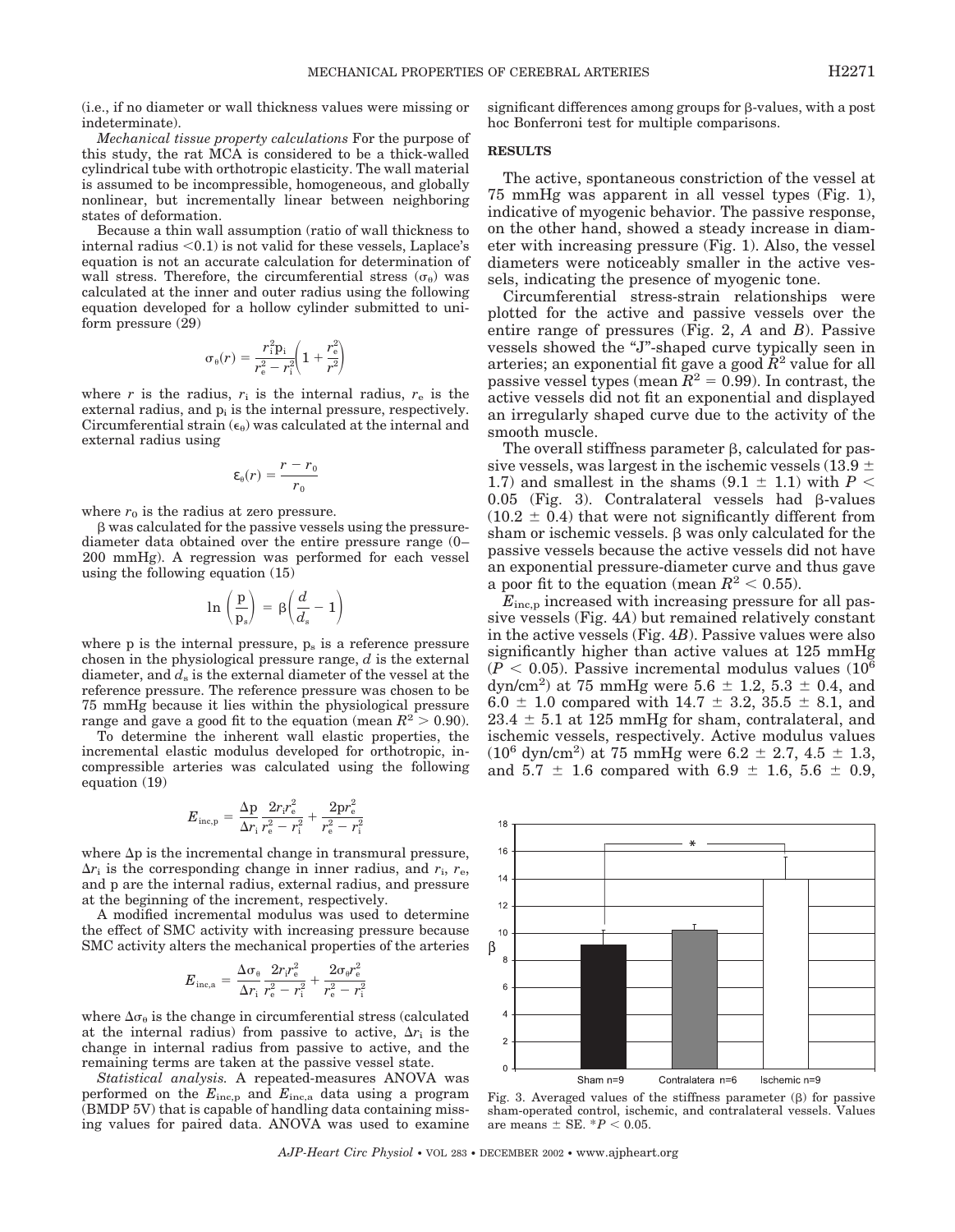

Fig. 4. Incremental elastic modulus (*E*inc,p) for passive (*A*) and active (*B*) vessels at three pressure increments. Values are means  $\pm$  SE.  $*P < 0.05$ .

 $10.0 \pm 2.7$  at 125 mmHg for sham, contralateral, and ischemic vessels, respectively.

# *E*inc,a also increased for all vessel types with increasing pressure, indicating that the SMC activity increased with pressure (Fig. 5). Statistical analysis revealed a highly significant change in *E*inc,a over the four pressures  $(P < 0.001)$ . Values  $(10^6 \text{ dyn/cm}^2)$  at 50 mmHg were  $7.3 \pm 1.2$ ,  $10.7 \pm 2.2$ , and  $6.0 \pm 0.9$  and increased to  $49.4 \pm 12.6$ ,  $30.4 \pm 4.4$ , and  $36.6 \pm 9.7$  at 125 mmHg for sham, contralateral, and ischemic vessels, respectively.

#### **DISCUSSION**

In this study, we used mechanical tissue property measurements to study normal and ischemic MCAs in passive and active states. Our results indicate that ischemic vessels were stiffer than healthy vessels, which may be due to ischemia-induced short-term remodeling. The overall stiffness parameter  $\beta$  was significantly higher in the ischemic vessels than the sham-operated controls. The contralateral vessel stiffness, although not significantly different than that in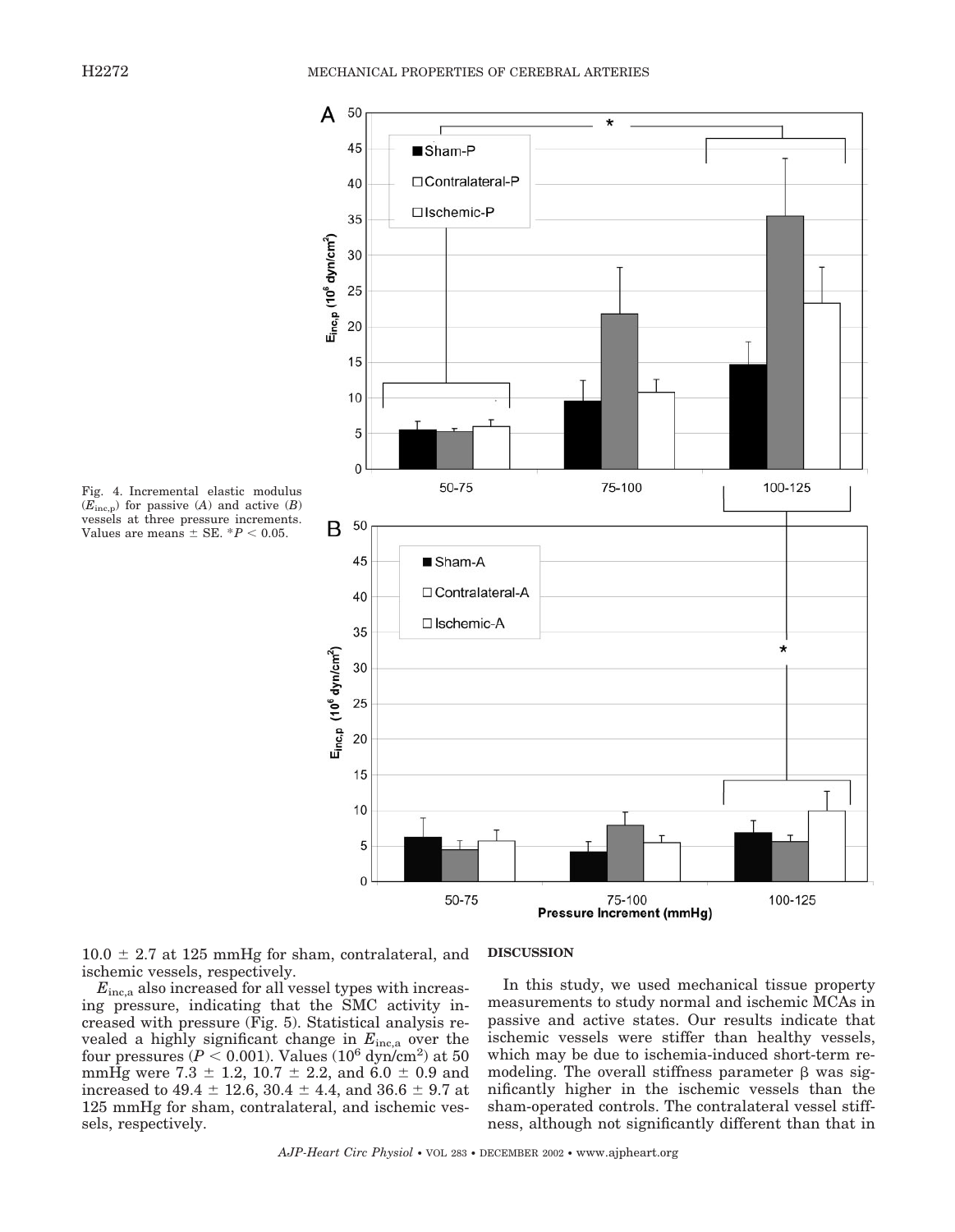

Fig. 5. Activation modulus (*E*inc,a) for sham-operated control, contralateral, and ischemic vessels. The increase in *E*inc,a over the 4 pressures is highly significant  $(P < 0.001)$ . Values are means  $\pm$  SE.

the sham or ischemic vessels, tended to be more similar to the sham vessels, indicating that the passive vessel stiffness changes were limited to the ischemic vessels. This change in tissue mechanical behavior of the ischemic arteries suggests that some remodeling may be occurring in the passive arterial wall elements (e.g., increased collagen deposition).

The passive stress-strain relationship of blood vessels is nonlinear due to the composite action of collagen and elastin found in both the internal elastic lamina and media. The initial shallow slope is due to the deformation of the highly extensible elastin fibers, and the steepest portion is due to the recruitment of the stiffer collagen fibers (20). The results of the stressstrain curves for the passive vessels mirrored the results of the  $\beta$ -calculations. As seen in Fig. 2A, the sham vessels showed the most distensibility. That is, for any given circumferential stress, the sham vessels showed the greatest strain. The exponential fits to the data also indicate that the ischemic vessels were the stiffest; here, the highest exponential multiplier signifies the fastest increase and thus a steeper slope. Because neither the  $\beta$ -calculation nor an exponential fit to the stress-strain curve can be used to determine the mechanical properties of the active vessels, comparisons between the active and passive overall stiffness were not possible.

 $E_{\text{inc},p}$ , on the other hand, was calculated for all active and passive vessels (Fig. 4). This measurement of mechanical tissue behavior increased with pressure for all of the passive vessels but remained relatively constant for the active vessels. This result indicates that the passive vessels were increasingly stiff as pressure increased, whereas the SMC activity induced by pressure (i.e., myogenic reactivity) in the active vessels maintained a constant stiffness of the vessel wall. It is worth noting that at the two highest pressure increments,

*E*inc,p for the passive contralateral vessels was larger than the other two groups and increased to a greater extent as pressure increased (Fig. 4*A*). Although there was not a significant difference in  $E_{\text{inc,p}}$  among sham, contralateral, and ischemic groups at any of the pressure intervals, the greater value for contralateral vessels does suggest there may be a global effect of ischemia that is affecting the mechanical properties of contralateral arteries. Along these lines, we have recently shown an effect of postischemic reperfusion on the myogenic activity of contralateral arteries compared with nonischemic sham controls (2). Together, these results demonstrate that there may be a global effect of ischemia and reperfusion on both the functional (e.g., myogenic tone) and mechanical (e.g.,  $E_{\text{inc,p}}$ ) properties of cerebral arteries.

Because there appears to be a global effect of ischemia on cerebral artery structure and function, comparison to a nonischemic control becomes important. In this study, we chose to compare results to a shamoperated control, in which the animals underwent anesthesia and midline neck incision but without any occlusion of blood flow. This type of vessel controls for both ischemia and procedures associated with surgery such as anesthesia. However, in this study, the sham arteries were more variable than the ischemic and contralateral arteries, possibly because they were a completely different set of animals, whereas the ischemic and contralateral arteries came from the same animals and therefore had similar variability. This is evident in the stress-strain curves shown in Fig. 2*A*, which show greater variability in sham vessels compared with the other two groups. Whereas this variability may be why the stress-strain curve for the contralateral vessels are closer to the ischemic vessels but the  $\beta$ -values are closer to the sham group, the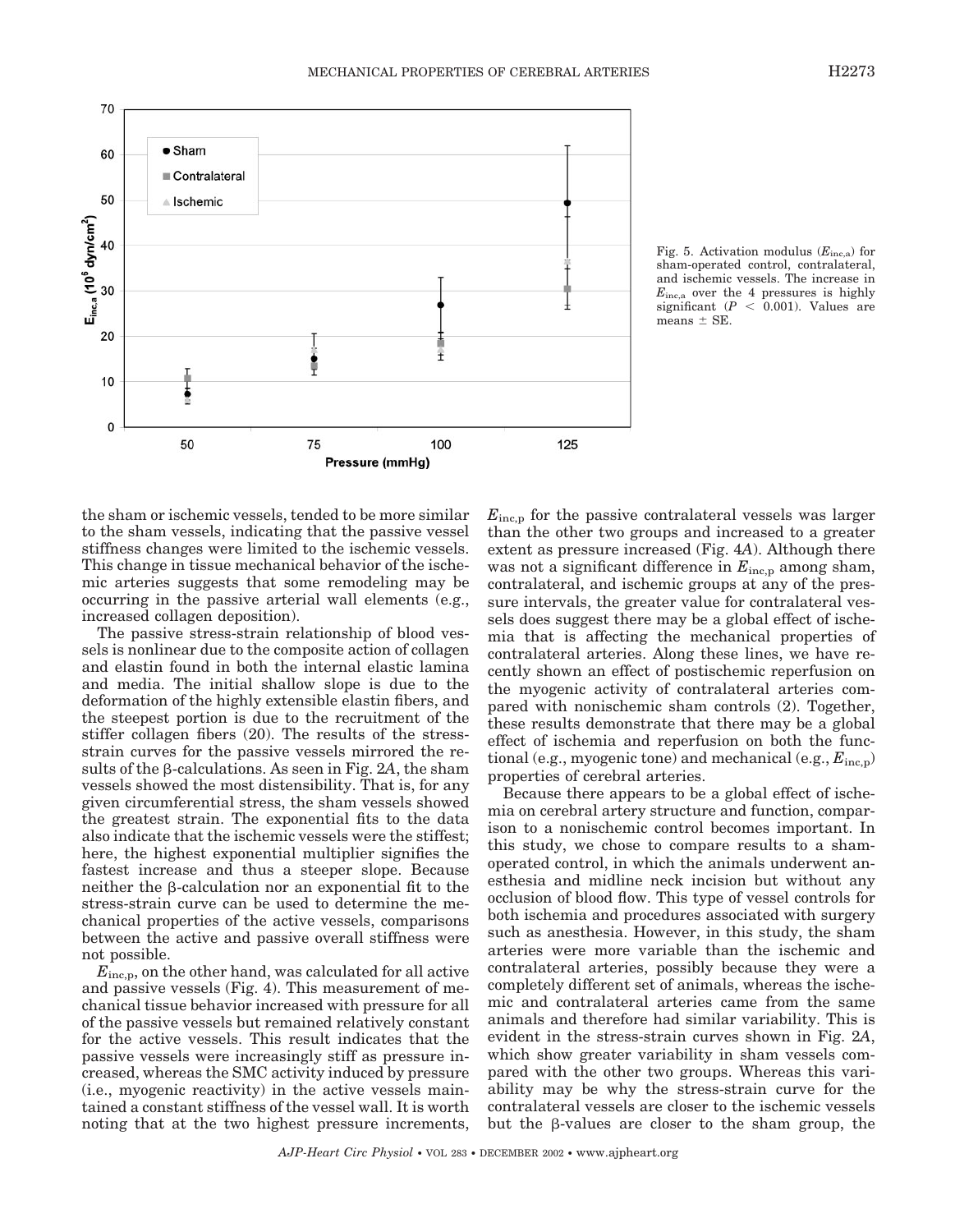results are the same: that the sham vessels are the most distensible and the least stiff.

It was also observed at higher pressures that active values for  $E_{\text{inc,p}}$  were lower than the passive values. At first glance, this comparison suggests that SMC activity decreases stiffness compared with passive vessels at the higher pressures. However, the smaller modulus cannot be simply interpreted as a decrease in vessel stiffness with SMC activity. The decrease in diameter with SMC activity shifted the vessel down on the stress-strain curve (Fig. 2). In this region, the passive modulus or stiffness is lower, and the strain is also smaller. So, when the passive and active elastic moduli of vessels were compared at similar strains, the pressure-induced SMC activity actually contributed significant resistance to distension (1, 9).

The activation modulus *E*inc,a, developed to quantify the increase in stiffness with SMC activation, increased with higher pressures, as expected. This measure gives a direct indication of the contribution of the vascular SMC activity to stiffness at different pressures, unlike the somewhat complex comparison between active and passive  $E_{\text{inc,p}}$  values. These results demonstrate that pressure-induced SMC activity in response to increased TMP (i.e., myogenic reactivity) increased the stiffness of the cerebral artery wall. The increased stiffness at higher pressures could contribute to autoregulation of cerebral blood flow by counteracting the increase in wall tension. Whether the pressure-induced increase in stiffness is due to increased force production (e.g., more actin-myosin interaction) or to active structural remodeling (e.g., SMC actin polyermerization), as has been suggested previously (3), is not clear from this study. However, the increased stiffness in response to increased TMP should be considered an important contributor to myogenic reactivity.

Full, three-dimensional constitutive modeling could not be performed based on these data because axial force and strain were not measured. However, vascular SMC activation acts principally in the circumferential direction and has little effect in the longitudinal direction (8). We also assumed that the MCA was radially and axially homogeneous, when in fact it has distinct layers in the radial direction. The active properties are dominated by vascular smooth muscle tone in contrast to the passive properties, which are influenced primarily by collagen and elastin (1). However, layer-specific information is not required to characterize the mechanical behavior of the tissue and our results reflect the bulk behavior of the MCAs.

In conclusion, this study calculated the mechanical properties of healthy and ischemic rat MCAs in both passive and active states. One hour of ischemia followed by 24 h of reperfusion did not appear to cause significant differences in the active mechanical response, but did alter the overall passive stiffness of the vessel. In addition, arterial wall elasticity was strongly influenced by the activity of vascular SMCs, which led to a relatively constant modulus of elasticity over the myogenic pressure range, demonstrating that pressure-induced constriction significantly increased the stiffness of the cerebral arterial wall.

Graduate fellowship support (to R. J. Coulson) from the Vermont Experimental Program to Stimulate Competitive Research program is gratefully acknowledged. This project is based on work supported by National Science Foundation Faculty Early Career Development Program Grant 985012 (to N. C. Chesler), American Heart Association Beginning Grant-In-Aid 0060296 (to N. C. Chesler), and by National Center for Research Resources Centers for Biomedical Excellence Program Grant RR-15557 (to N. C. Chesler). Support was also through National Institute of Neurological Disorders and Stroke Grant 1-RO1-NS-40071 (to M. J. Cipolla). We also gratefully acknowledge the support of the Totman Medical Research Trust Fund.

### **REFERENCES**

- 1. **Bank AJ, Wang H, Holte JE, Mullen K, Shammas R, and Kubo SH.** Contribution of collagen, elastin, and smooth muscle to in vivo human brachial artery wall stress and elastic modulus. *Circulation* 94: 3263–3270, 1996.
- 2. **Cipolla MJ and Curry AB.** Middle cerebral artery function after stroke. The threshold duration of reperfusion for myogenic activity. *Stroke* 33: 2094–2099, 2002.
- 3. **Cipolla MJ, Gokina N, and Osol G.** Pressure-induced actin polymerization in vascular smooth muscle as a mechanism underlying myogenic behavior. *FASEB J* 16: 72–76, 2002.
- 4. **Cipolla MJ and Osol G.** Vascular smooth muscle actin cytoskeleton in cerebral artery forced dilatation. *Stroke* 29: 1223– 1228, 1998.
- 5. **Cipolla MJ, Lessov N, and Clark W.** Postischemic attenuation of middle cerebral artery reactivity is increased in the presence of recombinant tissue plasminogen activator. *Stroke* 31: 940– 945, 2000.
- 6. **Cipolla MJ, Lessov N, Hammer ES, and Curry AB.** Threshold duration of ischemia for myogenic tone in middle cerebral arteries: effect on vascular smooth muscle actin. *Stroke* 32: 1658–1664, 2001.
- 7. **Cipolla MJ, McCall AL, Lessov N, and Porter JM.** Reperfusion decreases myogenic reactivity and alters middle cerebral artery function after focal cerebral ischemia in rats. *Stroke* 28: 176–180, 1997.
- 8. **Dobrin PB.** Mechanical properties of arteries. *Physiol Rev* 58: 397–459, 1978.
- 9. **Dobrin PB and Rovick AA.** Influence of vascular smooth muscle on contractile mechanics and elasticity of arteries. *Am J Physiol* 217: 1644–1651, 1969.
- 10. **Faraci FM, Baumbach GL, and Heistad DD.** Myogenic mechanisms in the cerebral circulation. *J Hypertens* 7, *Suppl* 4: S61–S65, 1989.
- 11. **Goedhard WJ, Knoop AA, and Westerhof N.** The influence of vascular smooth muscle contraction on elastic properties of pig's thoracic aortae. *Acta Cardiol* 28: 415–430, 1973.
- 12. **Halpern W and Osol G.** Influence of transmural pressure of myogenic responses of isolated cerebral arteries of the rat. *Ann Biomed Eng* 13: 287–293, 1985.
- 13. **Harper SL, Bohlen HG, and Rubin MJ.** Arterial and microvascular contributions to cerebral cortical autoregulation in rats. *Am J Physiol Heart Circ Physiol* 246: H17–H24, 1984.
- 14. **Hayashi K, Handa H, Nagasawa S, Okumura A, and Moritake K.** Stiffness and elastic behavior of human intracranial and extracranial arteries. *J Biomech* 13: 175–184, 1980.
- 15. **Hayashi K, Nagasawa S, Naruo Y, Okumura A, Moritake K, and Handa H.** Mechanical properties of human cerebral arteries. *Biorheology* 17: 211–218, 1980.
- 16. **Hayashi K, Takamizawa K, Nakamura T, Kato T, and Tsushima N.** Effects of elastase on the stiffness and elastic properties of arterial walls in cholesterol-fed rabbits. *Atherosclerosis* 66: 259–267, 1987.
- 17. **Heistad DD and Kontos HA.** Cerebral circulation. In: *Handbook of Physiology. The Cardiovascular System. Peripheral Circulation and Organ Blood Flow.* Bethesda, MD: Am. Physiol. Soc. 1983, sect. 2, vol. III, pt. 1, chapt. 5, p. 137–182.